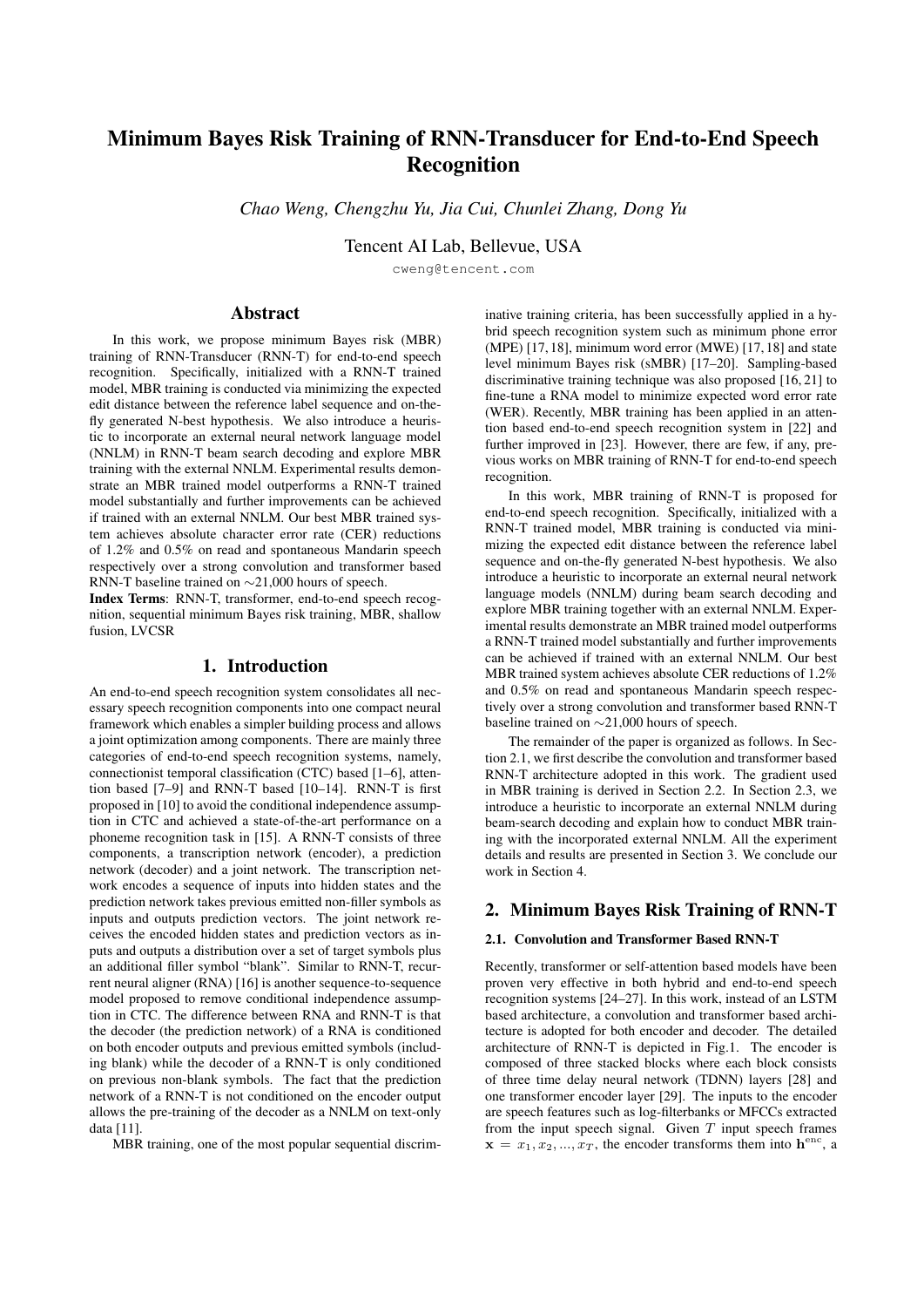

Figure 1: *Convolution and transformer based RNN-T architecture adopted in this work.*

sequence of hidden states with the length  $T$ ,

$$
\mathbf{h}^{\text{enc}} = h_1^{\text{enc}}, h_2^{\text{enc}}, ..., h_t^{\text{enc}}, ..., h_T^{\text{enc}}
$$
  
= Encoder(x<sub>1</sub>, x<sub>2</sub>, ..., x<sub>t</sub>, ..., x<sub>T</sub>). (1)

The decoder includes three basic blocks where each block contains one layer of 1-D causal convolution and one transformer encoder layer. It takes previous emitted labels  $y_{1:u-1}$  as inputs and outputs the prediction vector  $h_u^{\text{dec}}$ ,

$$
h_u^{\text{dec}} = \text{Decoder}(y_{1:u-1}).\tag{2}
$$

Gated linear units [30] are adopted in the joint network as we found they improve the RNN-T performance significantly in our pilot experiments,

$$
h_{t,u}^{\text{joint}} = \tanh(W_f[h_t^{\text{enc}}; h_u^{\text{dec}}]) \otimes \sigma(W_g[h_t^{\text{enc}}; h_u^{\text{dec}}]), \quad (3)
$$

where [a; b] denotes the concatenation of two vectors.  $\sigma$  is the sigmoid function and ⊗ is the element-wise product between tensors. Finally the projection and softmax layer produce the distribution of current target probabilities,

$$
p(y_{t,u}|y_{1:u-1}, x_{1:t}) = \text{softmax}(W_o h_{t,u}^{\text{joint}}). \tag{4}
$$

## 2.2. Minimum Bayes Risk Training of RNN-T

Denote by y the output sequence from the RNN-T model (including blank), i.e.,  $y = y_1, y_2, y_i, \dots, y_{T+U}$  where U is the number of non-blank symbols in the output sequence. Given  $N$ pairs of the training speech utterance x and its corresponding reference label sequence  $y^r$  (note that  $y^r$  contains only nonblank symbols), the MBR loss function can be written as,

$$
\mathcal{L}_{\text{MBR}}(\mathbf{x}_{1:N}, \mathbf{y}_{1:N}^r) = \sum_{n=1}^N \sum_{\mathbf{y}_n \in \mathcal{Y}_n} \frac{P(\mathbf{y}_n | \mathbf{x}_n) R(\mathbf{y}_n, \mathbf{y}_n^r)}{\sum_{\mathbf{y}_n' \in \mathcal{Y}_n} P(\mathbf{y}_n' | \mathbf{x}_n)},
$$
\n(5)

where  $y_n$  and  $\mathcal{Y}_n$  represent one of the hypothesis sequences and the whole hypothesis space correspond to  $x_n$ .  $R(\mathbf{y}_n, \mathbf{y}_n^r)$ 

is the risk function between a hypothesized and reference label sequence, e.g., edit-distance.  $P(\mathbf{y}_n|\mathbf{x}_n)$  is the sequence probability given input  $x_n$  which is simply the product of  $T + U$ output probabilities,

$$
P(\mathbf{y}_n|\mathbf{x}_n) = \prod_{u=1}^{T+U} p(y_u|y_{1:u-1}, \mathbf{x}_n).
$$
 (6)

Note that  $p(y_u|y_{1:u-1}, \mathbf{x}_n)$  is exactly the output probabilities as in Eq. (4). Therefore, to perform MBR training, the gradients of MBR loss function w.r.t.  $p(y_u|y_{1:u-1}, \mathbf{x}_n)$  need to be derived. For convenience, we use  $p(y_u = y)$  as the shorthand for  $p(y_u = y | y_{1:u-1}, \mathbf{x}_n)$ , i.e., the probability of the model emitting a particular label  $y$  at the  $u$ th step where  $y$  could be one of the target or blank symbols.  $f(\mathbf{y}_n)$  and  $g(\mathbf{y}_n)$  are used as the shorthands for  $P(\mathbf{y}_n|\mathbf{x}_n)$  and  $R(\mathbf{y}_n, \mathbf{y}_n^r)$  in Eq. (5). Accordingly, we define a hypothesis set  $S = {\mathbf{y}_n | y_u = y}$  which contains all the hypothesized sequences whose uth label equals to  $y$ . The whole hypothesis can be partitioned into two disjoint sets, i.e.,  $y_n \in S$  and  $y_n \notin S$ . The MBR loss function can be rewritten as,

$$
\mathcal{L}_{\text{MBR}} = \sum_{n=1}^{N} \frac{\sum_{\mathbf{y}_n \in S} f(\mathbf{y}_n) g(\mathbf{y}_n) + \sum_{\mathbf{y}_n \notin S} f(\mathbf{y}_n) g(\mathbf{y}_n)}{\sum_{\mathbf{y}_n' \in S} f(\mathbf{y}_n') + \sum_{\mathbf{y}_n' \notin S} f(\mathbf{y}_n')},\tag{7}
$$

note that we have,

$$
\frac{\partial \sum_{\mathbf{y}_n \notin S} f(\mathbf{y}_n)}{\partial p(y_u = y)} = 0, \qquad \frac{\partial \sum_{\mathbf{y}_n \notin S} f(\mathbf{y}_n) g(\mathbf{y}_n)}{\partial p(y_u = y)} = 0 \quad (8)
$$

$$
\frac{\partial \sum_{\mathbf{y}_n \in S} f(\mathbf{y}_n)}{\partial p(y_u = y)} \cdot p(y_u = y) = \sum_{\mathbf{y}_n \in S} f(\mathbf{y}_n), \qquad (9)
$$

$$
\frac{\partial \sum_{\mathbf{y}_n \in S} f(\mathbf{y}_n) g(\mathbf{y}_n)}{\partial p(y_u = y)} \cdot p(y_u = y) = \sum_{\mathbf{y}_n \in S} f(\mathbf{y}_n) g(\mathbf{y}_n).
$$
\n(10)

Therefore, the derivative of MBR loss function w.r.t.  $\log p(y_u = y)$  can be written as,

$$
\frac{\partial \mathcal{L}_{\text{MBR}}}{\partial \log p(y_u = y)} = \sum_{n=1}^{N} \frac{\partial \mathcal{L}_{\text{MBR}}}{\partial p(y_u = y)} \cdot \frac{\partial p(y_u = y)}{\partial \log p(y_u = y)}
$$

$$
= \sum_{n=1}^{N} \frac{\partial \mathcal{L}_{\text{MBR}}}{\partial p(y_u = y)} \cdot p(y_u = y)
$$

$$
= \sum_{n=1}^{N} \left( \frac{\sum_{\mathbf{y}_n \in S} f(\mathbf{y}_n) g(\mathbf{y}_n)}{\sum_{\mathbf{y}_n} f(\mathbf{y}_n')} - \frac{\sum_{\mathbf{y}_n} f(\mathbf{y}_n) g(\mathbf{y}_n) \sum_{\mathbf{y}_n \in S} f(\mathbf{y}_n)}{[\sum_{\mathbf{y}_n'} f(\mathbf{y}_n')]^2} \right)
$$

$$
= \sum_{n=1}^{N} \sum_{\mathbf{y}_n \in S} \gamma(\mathbf{y}_n) (g(\mathbf{y}_n) - \overline{R}_n), \quad (11)
$$

where  $\gamma(\mathbf{y}_n)$  is the normalized sequence probability, i.e.,  $\gamma(\mathbf{y}_n) = \frac{f(\mathbf{y}_n)}{\sum_{\mathbf{y},\mathbf{y}'} f(\mathbf{y}_n)}$  $\frac{f(\mathbf{y}_n)}{g'_n f(\mathbf{y}'_n)} = \frac{P(\mathbf{y}_n | \mathbf{x}_n)}{\sum_{\mathbf{y}'_n} P(\mathbf{y}'_n | \mathbf{x}_n)}$ . And  $\overline{R}_n$  is the averaged risk among all the hypothesized sequences for the training utterance n,

$$
\overline{R}_n = \frac{\sum_{\mathbf{y}_n} f(\mathbf{y}_n) g(\mathbf{y}_n)}{\sum_{\mathbf{y}_n'} f(\mathbf{y}_n')} = \sum_{\mathbf{y}_n} \gamma(\mathbf{y}_n) R(\mathbf{y}_n, \mathbf{y}_n'). \quad (12)
$$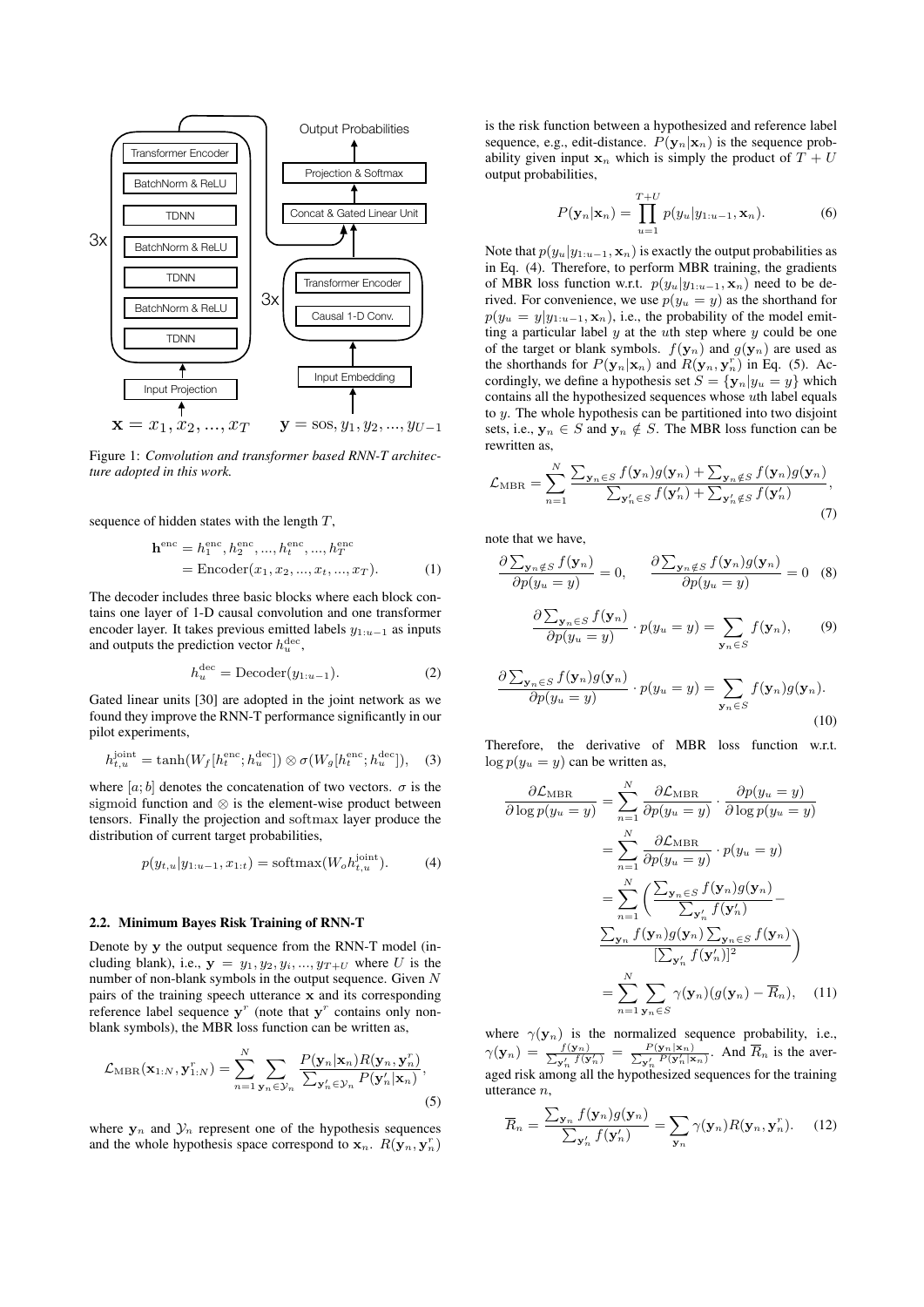As for the risk function, the edit-distance between the blankremoved hypothesis and the reference sequence is used in this work, i.e.,

$$
R(\mathbf{y}_n, \mathbf{y}_n^r) = \text{Editdistance}(\text{RemoveBlank}(\mathbf{y}_n), \mathbf{y}_n^r) \quad (13)
$$

Since the forward computation of a RNN-T is conditioned on both acoustic inputs and previous emitted symbols, we use Nbest from beam-search as the hypothesis space.

#### 2.3. Shallow Fusion and MBR Training with NNLMs

Shallow fusion approach has been widely used in an attention based end-to-end speech recognition system [31] where the scores from an external LM are interpolated with model output scores at each step of beam search. However, unlike an attention based system, a RNN-T outputs additional blank symbols. To this end, we introduce a simple heuristic where the original blank scores are kept the same and the interpolation is only applied to those non-blank output scores. After such an interpolation, we normalize the scores for non-blank symbols to ensure that the total sum of the probabilities over all RNN-T outputs (including both blank and non-blank) equals to one. Specifically,

$$
\log p(y_u) = \begin{cases} \log \left[ p'(y_u) \frac{\sum_{y_u \neq \text{blk}} P_{\text{rnnt}}(y_u)}{\sum_{y_u \neq \text{blk}} P'(y_u)} \right], & y_u \neq \text{blk} \\ \log p_{\text{rnnt}}(y_u), & y_u = \text{blk} \end{cases},
$$
\n(14)

where  $p'(y_u)$  is the interpolated probability of a non-blank symbol,

$$
\log p'(y_u) = (1 - \lambda) \log p_{\text{rnnt}}(y_u) + \lambda \log p_{\text{nnlm}}(y_u). \quad (15)
$$

Softmax smoothing [23, 32] is also apply to RNN-T outputs which we find significantly improves beam search. Specifically, Eq. (4) is modified to,

$$
p_{\text{rnnt}}(y_u) = \text{softmax}(\beta W_o h_{t,u}^{\text{joint}}), \quad \beta < 1. \tag{16}
$$

To incorporate the external NNLM into MBR training, we simply conduct shallow fusion and beam search by employing Eq.14 and Eq.16 to generate N-best hypothesis.

# 3. Experiments

All of our RNN-T systems are trained on ∼21,000 hours of transcribed Mandarin speech which includes ∼12,000 hours of read and ∼9,000 hours of spontaneous speech. We also augment acoustic training data three times using different speaking rates and volumes [33]. Our models are evaluated on two test sets. One consists of about 1.5 hours of read speech (Read), the other one is composed of 2 hours of spontaneous speech (Spon). For input features, we use 40 dimensional high resolution MFCCs. The targets of our RNN-T system are a set of Mandarin characters and English letters plus blank symbol which leads to an output dimension of 6268. The text corpus used in external NNLM training contains about 80 billion of tokens. We use pytorch [34] and Kaldi [35] to implement all the models and experiments in this work.

#### 3.1. Detailed Configurations of RNN-T and NNLM

See Fig.1 for the architecture of RNN-T used in all our experiments. We also list detailed configurations of the encoder and decoder in Table 1 and Table 2. The encoder contains 9 TDNN layers. The initial layers are trained on narrow contexts and

Table 1: *The detailed configuration of RNN-T encoder*

| Enc. Layer | Layer-type  | Context                             | $d_{\rm hidden}$ | stride  |
|------------|-------------|-------------------------------------|------------------|---------|
| 1,2,3      | <b>TDNN</b> | $[-1,0,1]$                          | 1024             |         |
| 5,6,7,9,10 | <b>TDNN</b> | $[-3,0,3]$                          | 1024             |         |
| 11         | <b>TDNN</b> | $[-3,0,3]$                          | 1024             |         |
| Enc. Layer | Layer-type  | $(d_{\text{model}}, d_{\text{ff}})$ | #heads           | dropout |
| 4.8        |             | Transformer (1024, 1024)            | 16               | 0.2     |
| 12         |             | Transformer (1024, 1024)            | 8                | 0.2     |

Table 2: *The detailed configuration of RNN-T decoder*

| Dec. Layer | Layer-type       | $#ch.$ (in, out)                    | kernel |
|------------|------------------|-------------------------------------|--------|
|            | Causal 1-D Conv. | (100, 512)                          |        |
| 3.5        | Causal 1-D Conv. | (512, 512)                          |        |
| Dec. Layer | Layer-type       | $(d_{\text{model}}, d_{\text{ff}})$ | #heads |
| 2.4.6      | Transformer      | (512, 2048)                         |        |

the deeper layers receive the hidden activations from a wider temporal context which leads to an entire context of 21 left and 21 right frames at the last TDNN layer. Further, we set the stride of the last TDNN layer to 3 to do the subsampling which makes RNN-T training more memory efficient. After every three TDNN layers, we insert a transformer encoder layer where the input and output dimension is  $d_{\text{model}} = 1024$  and the inner-layer has also the same dimensionality  $d_{\text{ff}} = 1024$ . The number of heads for self-attention is set to 16 for the first two transformer layers and 8 for the last transformer layer as the temporal length has been reduced by 3 after going through the last TDNN layer. The decoder includes 1 input embedding layer with an embedding dimension of 100 and 3 causal 1-D convolution layers with a kernel size of 5. After each causal convolution layer, a transformer layer is inserted to the decoder and a mask is employed to prevent the transformer layer from attending to those subsequent hidden activations. The number of total parameters in the RNN-T is about 65.09M.

As for the external NNLM, we adopt 2 layers of LSTM and each layer has 1024 hidden states. The embedding dimension is set to 200. The output targets correspond to the same set of non-blank symbols used in RNN-T with an additional start of sequence (SOS) symbol. The number of total parameters in the NNLM is about 22.13M.

#### 3.2. Distributed Training using BMUF with log-linear learning rate decay

Both RNN-T and MBR training are conducted on 16 GPUs. Our distributed training strategy is based on block-wise modelupdate filtering (BMUF) with a Nesterov momentum scheme [36] but with different learning rate scheduling. With the original learning rate scheduling used in [36], it is observed the training easily gets stuck in a local minimum. Instead, we set initial and final learning rates and specify a fixed number of training epochs before training (therefore there is no early stop and no validation set is used). After each sync period of BMUF, we adjust the learning rate according to,

$$
\text{lr} := \text{initial} \cdot \text{exp}\left(\frac{\# \text{processed} \cdot \text{batches}}{\# \text{total} \cdot \text{batches}} \log \frac{\text{final} \cdot \text{lr}}{\text{initial} \cdot \text{lr}}\right). \tag{17}
$$

The sync period of BMUF is set to 5 batches through all our experiments. For both RNN-T and MBR training, we first discard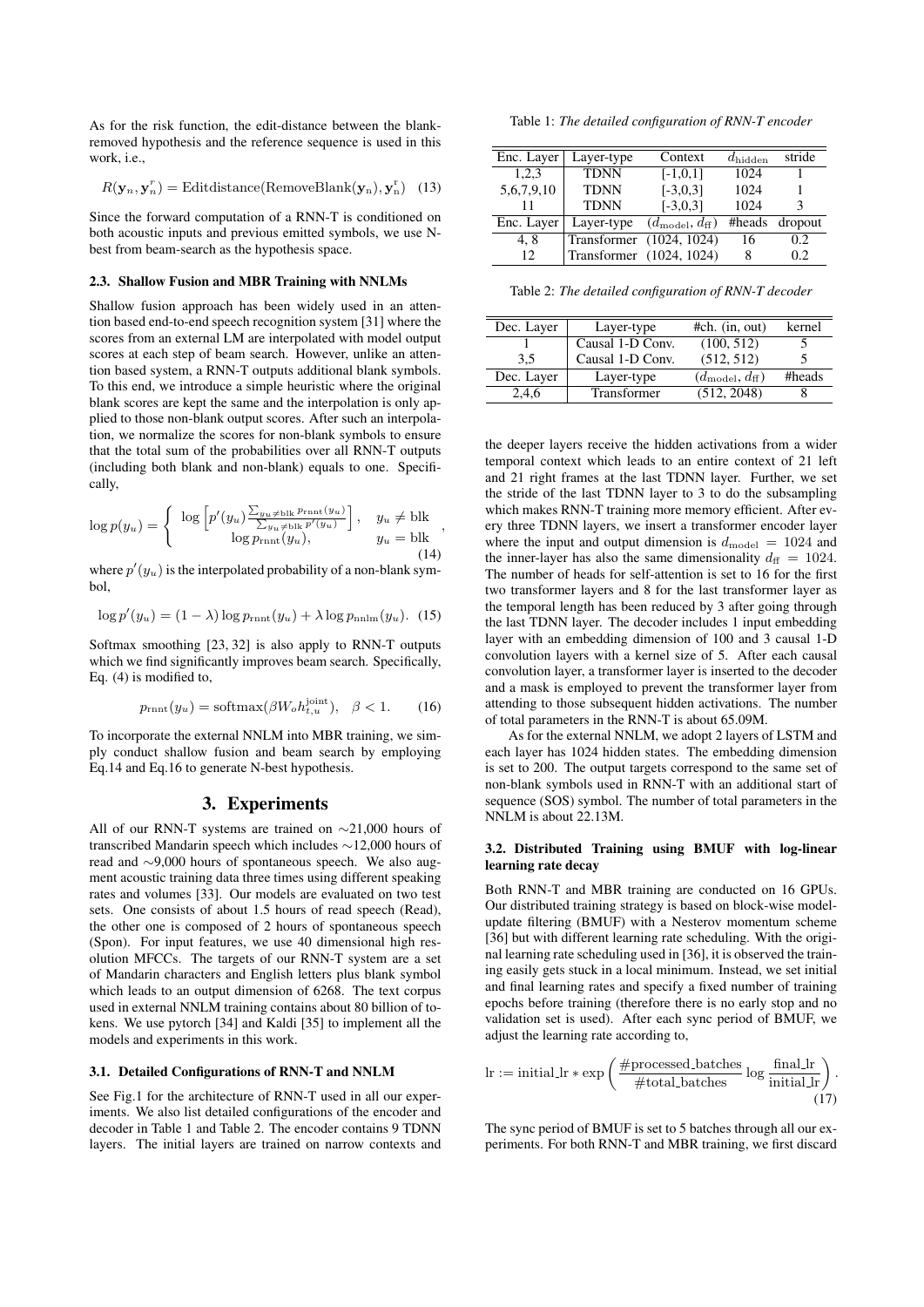| Methods | Epoch                       | $CERS(\%)$ |      |  |
|---------|-----------------------------|------------|------|--|
|         |                             | Read       | Spon |  |
| RNN-T   |                             | 8.8        | 18.1 |  |
| RNN-T   | $\mathcal{D}_{\mathcal{A}}$ | 7.0        | 16.5 |  |
| RNN-T   | 3                           | 6.6        | 16.0 |  |
| RNN-T   |                             | 6.5        | 15.7 |  |
| RNN-T   | 5                           | 6.5        | 15.6 |  |

Table 3: *CERs of RNN-T trained models on Read and Spon evaluation sets*

| Methods Epoch |  | softmax smoothing $CERs(\%)$ |           |      |
|---------------|--|------------------------------|-----------|------|
|               |  | factor $\beta$               | Read Spon |      |
| RNN-T         |  | 1.0                          | 6.5       | 15.6 |
| RNN-T         |  | 08                           | 6.2       | 15.4 |

Table 4: *CERs of RNN-T trained models when decoding with different softmax smoothing factors*

any utterances that are longer than 12 seconds, sort the training utterances according to their length, group every N sequences, i.e., N is the batch size, and then shuffle the groups before training. For RNN-T training, the batch size is set to 8 while for MBR training we use 4 as the batch size with a beam size of 2 (N-best size) due to GPU memory limits. The initial and final learning rates are 1e-3 and 1e-4 respectively for RNN-T training and the training accomplishes after 5 sweeps of 3 times speed and volumes augmented data (this is comparable to 15 epoch training on non-augmented 21,000hrs of data). For MBR training, the initial and final learning rates are set to 1e-4 and 1e-6 and it is observed the training converges within one epoch of augmented training data. Both RNN-T and MBR training took about ∼12 days on 16 GPUs.

The same distributed training strategy is used to train a 2x1024 LSTM LM on an 80 billion token corpus. The initial and final learning rate are set to 1e-3 and 1e-4 respectively. The training converges within one sweep of the whole corpus. We use 128 as batch size and 64 as the number of backpropagation through time (BPTT) steps. The LM training took about  $\sim$ 8 days on 7 GPUs.

## 3.3. RNN-T Loss Regularization for MBR Training

In our pilot MBR training experiments, it is observed that without RNN-T loss regularization the N-Best generation (beam search) slows down significantly which reduced the training efficiency substantially. Therefore, the regularized MBR loss function is adopted,

$$
\mathcal{L}'_{\text{MBR}} = \mathcal{L}_{\text{MBR}} + \lambda \mathcal{L}_{\text{rntt}},\tag{18}
$$

where  $\lambda$  is the regularization factor which we set to 1.0 throughout all our MBR experiments. Note that actual batch size w.r.t  $\mathcal{L}_{\text{MBR}}$  is enlarged by a factor of beam size used in N-best generation therefore  $\lambda = 1.0$  is a reasonable value and we did not tune  $\lambda$  in our experiments.

#### 3.4. Experimental Results

As aforementioned, the number of epochs for RNN-T training is set to 5. Each epoch of training data consists of 3 way speed and volumes perturbed data, i.e., ∼63,000 hours of speech. A beam size of 8 is used for decoding through all experiments.

| Methods     | $+NNLM$        | #Parameters       | $CERS(\%)$ |      |
|-------------|----------------|-------------------|------------|------|
|             |                |                   | Read       | Spon |
| <b>RNNT</b> | No             | 65.09M            | 6.2        | 15.4 |
| <b>RNNT</b> | decode         | $65.09M + 22.13M$ | 5.7        | 15.3 |
| $+MBR$      | Nο             | 65.09M            | 5.6        | 15.1 |
| $+MBR$      | decode         | $65.09M + 22.13M$ | 5.2        | 15.2 |
| $+MRR$      | train & decode | $65.09M + 22.13M$ | 5.0        | 14.9 |

Table 5: *CERs of RNN-T and MBR trained models when training and/or decoding with external NNLMs.*

We listed CER results of RNN-T models after each epoch on Read and Spon evaluation sets in Table 3 which confirm the convergence of RNN-T training. Then we apply softmax smoothing during beam search decoding and list CER results in Table 4. The CERs on Read/Spon sets reduce from 6.5%/15.6% to 6.2%/15.4% when the softmax smoothing factor  $\beta$  set to 0.8. In the following experiments, softmax smoothing factor is fixed to 0.8. With the externally trained NNLM, shallow fusion is conducted according to Eq.14 and Eq.16 during beam search decoding. The first two rows of Table 5 compare decoding results of RNN-T trained model with and without the external NNLM. The interpolation weight for the external NNLM, i.e.,  $\lambda$  in Eq.15, is set to 0.1. Shallow fusion with the externally trained NNLM further reduces CERs by 0.5% and 0.1% on Read and Spon sets respectively. We argue that the reason the performance on Read set improves more is that training corpus contains no spontaneously spoken transcription.

Initialized with the best RNN-T trained model, two MBR training experiments are conducted, i.e., with and without the external NNLM. The 3rd row in Table 5 shows the CER results of MBR trained model without using any external NNLM during training. It demonstrates that the MBR trained system without using an external NNLM during decoding already outperforms the baseline RNN-T system equipped with an NNLM during decoding. When decoding with an external NNLM, the MBR trained system improves on the Read set but unfortunately no performance gains are observed on the Spon set. Finally, further improvements can be achieved if the external NNLM is incorporated into both training and decoding of the MBR model as shown in the last row of Table 5. Overall the best MBR trained system when decoding with the external NNLM achieves an absolute CER reduction of 1.2%/0.5% on the Read and Spon sets respectively.

# 4. Conclusions

In this work, we propose MBR training of RNN-T for end-toend speech recognition. Specifically, initialized with a RNN-T trained model, MBR training is conducted via minimizing the expected edit distance between the reference label sequence and on-the-fly generated N-best hypothesis. We also introduce a heuristic to incorporate an external NNLM in RNN-T beam search decoding and explore MBR training with the external NNLM. Experimental results demonstrate an MBR trained model outperforms a RNN-T trained model substantially and further improvements can be achieved if trained with an external NNLM. Our best MBR trained system achieves an CER reduction of 1.2%/0.5% on read and spontaneous Mandarin speech respectively over a strong convolution and transformer based RNN-T baseline trained on ∼21,000 hours of speech.